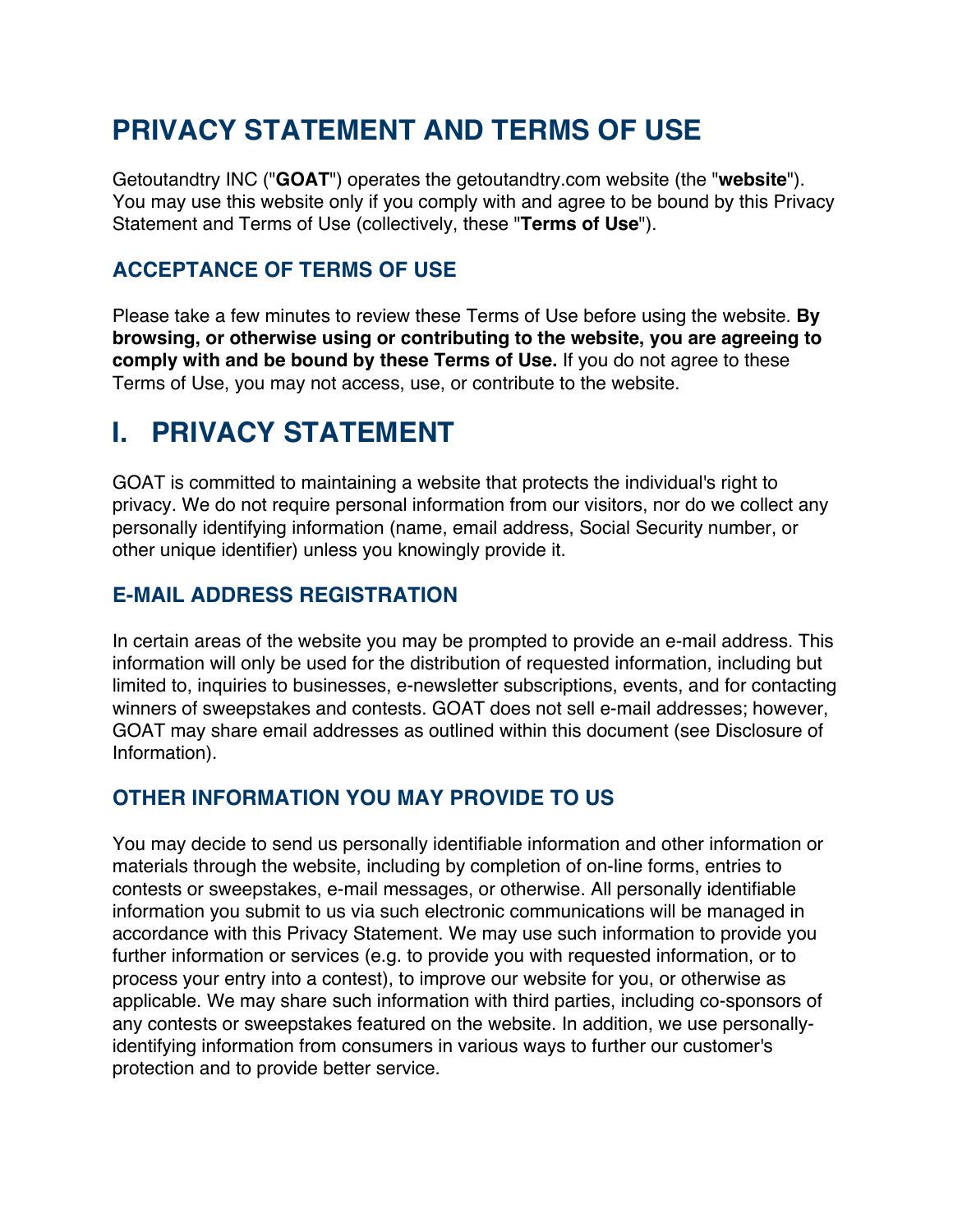#### **EMAIL NEWSLETTERS**

We offer several free informational email newsletters. There are many ways you may be subscribed to one or more of our newsletters: you explicitly asked to be subscribed to a newsletter; you gave us your email address when requesting information in the past, and told us you would like to receive information in the future; you signed up for a contest or sweepstakes, and agreed to receive information in the future; or other means.

Subscribing to any of our email newsletters requires positive confirmation from you by email, and options for unsubscribing from a newsletter are provided at the bottom of each newsletter.

## **DATA COLLECTION**

To aid in website management, certain information is collected for statistical and advertising purposes. GOAT uses specialized software to create summary statistics, which are used for such purposes as assessing what information is of most and least interest to our customers, determining technical design specifications, and identifying system performance or problem areas. We may also collect information on what areas of our site you visit for future advertising purposes.

Information we collect about your visit may include:

- the website from which you linked directly to our website, if you have used another website to reach our website
- the IP address of the computer from which you connect to our website
- the operating system and Web browser you use to view our website
- the date and time you accessed our website
- the pages you visit during your visit to our website
- the searches you execute on our website

We use the information we collect to measure the number of visitors to the different sections of our website, allowing us to make our website more useful and accessible to visitors, and for advertising purposes.

Through Google Analytics, we collect aggregate, not individual, demographic and general interest data about our users. We use this aggregate demographic and general interest data to better understand our users, for the purposes of providing better online services.

For information on how Google may use this data, visit google.com/policies/privacy/partners.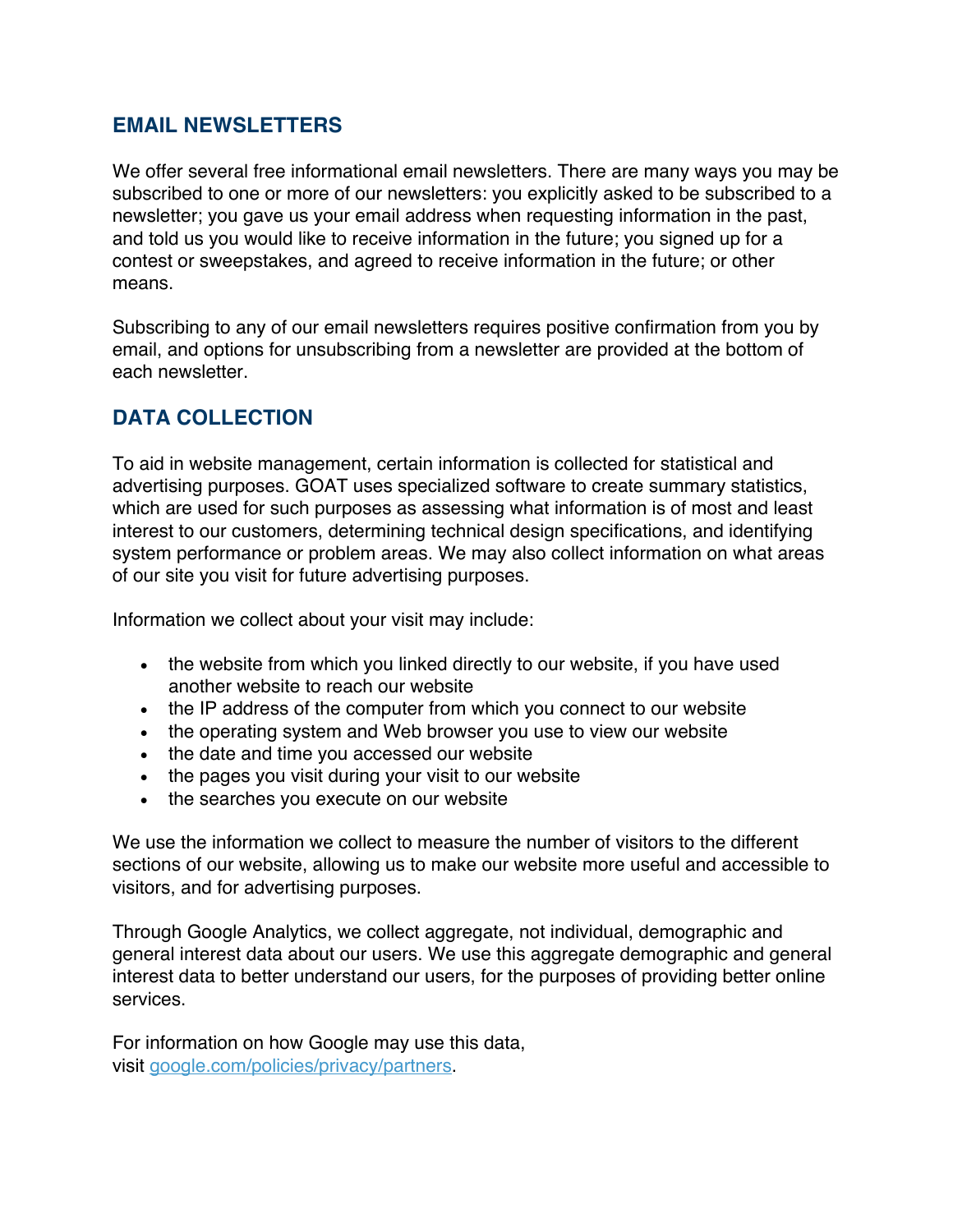#### **COOKIES**

Like many websites, getoutandtry.com makes use of cookies, pieces of information stored on your computer which allow our Web servers to distinguish one visitor from another. We use cookies to allow you to use various personalization features of the website that require registration; to obtain aggregate measures of users of our website; and to promote more targeted advertising.

#### **DISCLOSURE OF INFORMATION**

We may share personal information collected through this website (including without limitation information collected through your entry into sweepstakes or contests we may offer through this website) with our affiliated organizations, and with selected third party marketing partners (including without limitation sponsors of various contests or sweepstakes offered through our website), who may use it to contact you with information and offers they believe will be of interest to you. We also share personal information collected through this website with third party vendors who act for us or on our behalf, for example, to help us run promotions or provide other support services. Our affiliates and our marketing partners may also share personal information with vendors who provide support services to them.

In addition, you acknowledge, consent and agree that GOAT may access, preserve, and disclose your personal information and content posted by you to the website: (i) if required to do so by law; (ii) to respond to claims that any content you have posted to the website violates the rights of third-parties; (iii) to respond to your requests for assistance; (iv) to protect the rights, property, or personal safety of GOAT, its users and/or the public; or (v) or in the event of a transfer of ownership of GOAT, merger, or other similar transaction.

If you would prefer that we not share your personal information with our affiliated organizations or marketing partners, or if you do not wish to receive e-mail messages or U.S. mail from us or our partners, you may indicate this preference by sending an email to info@getoutandtry.com (must include full name and address). Be sure to include in the request your full name and address and specifically indicate that you wish to be removed from the mailing list. We will use reasonable efforts to honor such requests. You must understand, however, that even if you "opt-out," you may still receive communications from our affiliated organizations or marketing partners, for example, if they initiated the communication before we received your "opt-out" request.

## **II. TERMS OF USE**

#### **THESE TERMS OF USE MAY CHANGE**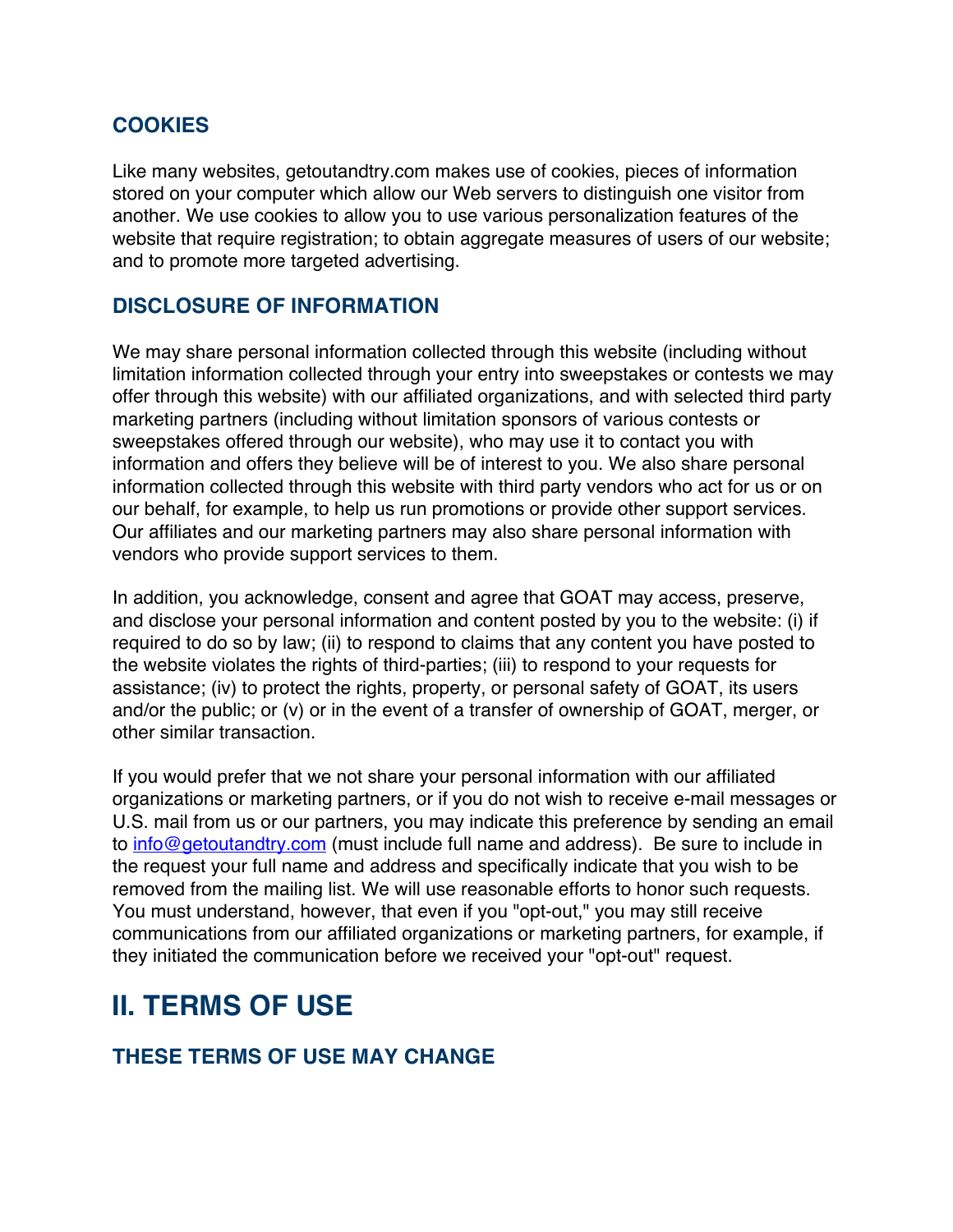We are continually improving and adding to the features and functionality of the website and the content we offer through the website. As a result of these changes (or changes in the law), we may need to update or revise these Terms of Use, and we reserve the right to make any such modifications at any time, without prior notice, by posting the revised version of these Terms of Use of behind the link marked "Privacy" at the bottom of each page of the website. Your continued use of or contributions to the website after we have posted the revised Terms of Use constitutes your agreement to be bound by the revised Terms of Use. You may access the current version of these Terms of Use at any time by clicking the link marked "Privacy" at the bottom of each page of the website.

## **ACCEPTABLE USE POLICY**

You are responsible for exercising good judgement regarding appropriate use of Getoutandtry INC resources in accordance with Getoutandtry INC policies, standards, and guidelines. Getoutandtry INC resources may not be used for any unlawful or prohibited purpose.

## **EXTERNAL LINKS**

- We will link to external sites that help us perform our mission "to be the go-to resource and master calendar for events and happenings in the St. Croix Valley area – inspiring people to step out of their comfort zone – connect with their community – and Get Out And Try!".
- Getoutandtry INC provides links to individual businesses and organizations. In addition, we reserve the right to provide links to external servers with whom Getoutandtry INC is partnered or conducting promotional activities; or to sites that offer non-biased information that may be useful.
- Links to external servers do not imply any official Getoutandtry INC endorsement of the opinions or ideas expressed therein, or guarantee the validity of the information provided. Links to commercial sites are in no way an endorsement of any vendor's products or services.
- Links will be provided to external servers that are managed in a professional manner (i.e., it is fully operational, is available most of the time, does not serve inaccurate information or obscene graphics, etc.).
- This server will not link to external servers if such a link would appear to provide an official endorsement of a commercial product or business.
- All requests for links will be reviewed by Getoutandtry INC's leadership prior to approval.
- Placement of any link is at the discretion of Getoutandtry INC. criteria that leadership will consider – including but not limited to the link:
	- o Furthering and/or fulfilling our mission statement
	- o Is not derogatory or defamatory toward people or businesses
	- o Is not socially inappropriate or discriminatory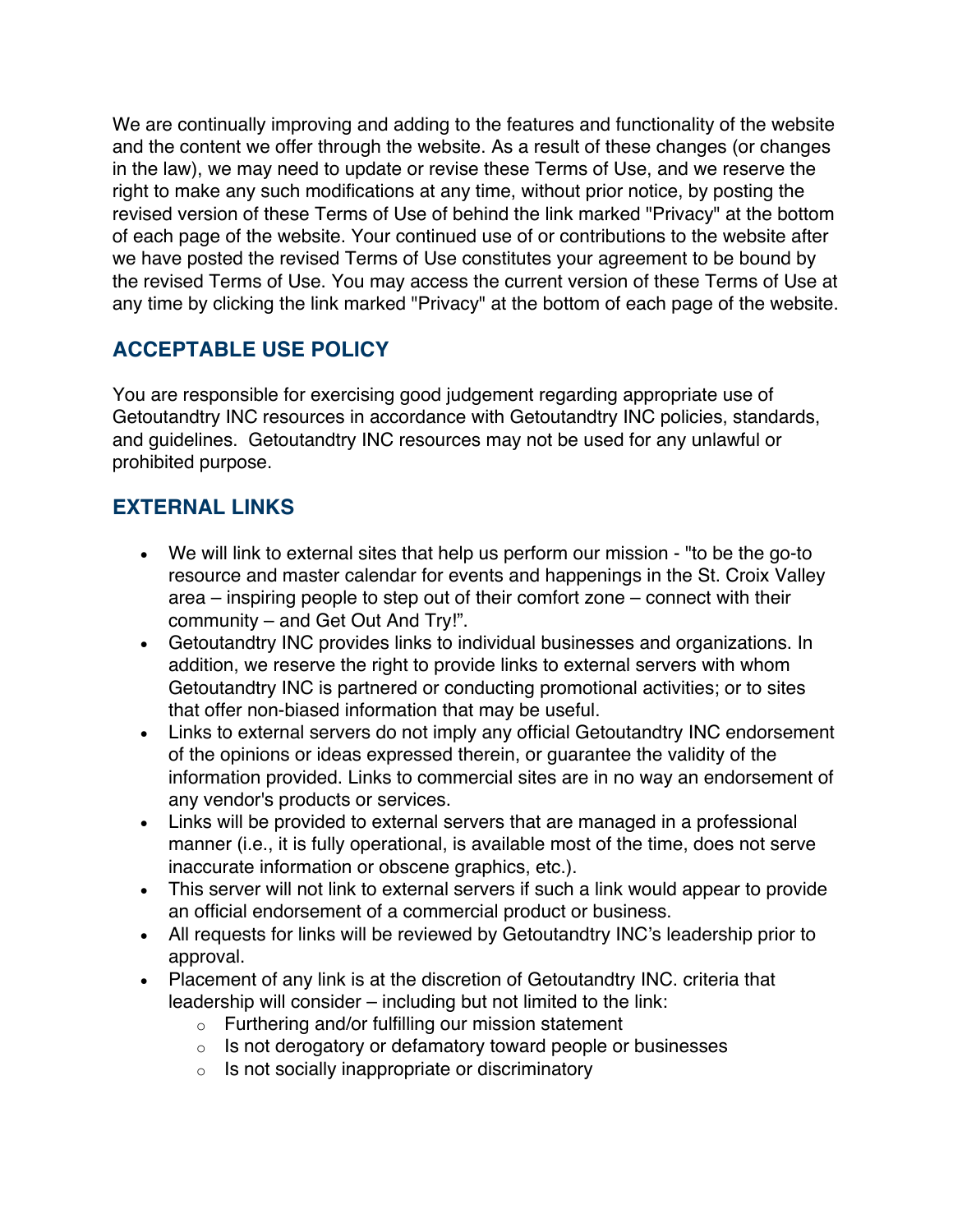• Legal reserves the right to remove any link regardless of this criteria at its discretion

Because GOAT has no control over such external sites and resources, you acknowledge and agree that GOAT is not responsible for the availability of such external sites or resources, and does not endorse and is not responsible or liable for any content, advertising, products, or other materials on or available from such sites or resources. You further acknowledge and agree that GOAT will not be responsible or liable, directly or indirectly, for any damage or loss caused or alleged to be caused by or in connection with use of or reliance on any such content, goods or services available on or through any such site or resource.

## **MAPS & OTHER PLUG-INS**

Getoutandtry INC makes no representations or warranties expressed or implied, with respect to the use of maps or geographic data provided herewith regardless of its format or the means of its transmission. There is no guarantee or representation to the user as to the accuracy, currency, suitability, or reliability of this data for any purpose. The user accepts the data "as is." GOAT assumes no responsibility for loss or damage incurred as a result of any user reliance on this data. All maps and other material provided herein are protected by copyright.

## **DISCLAIMER OF ACCURACY OR ENDORSEMENT**

Information on businesses and organizations within getoutandtry.com is provided by those organizations. Such information is not verified or endorsed by Getoutandtry INC. Users of this information are encouraged to call individual businesses to verify prices, amenities, features, dates and all other important details before traveling. Additionally, Getoutandtry INC provides links to websites which provide Minnesota and Wisconsin business information, but does not verify or endorse the content of any of those sites.

## **COPYRIGHT**

All information on getoutandtry.com is protected by copyright by Getoutandtry, INC. or the business posting information on their own behalf. Individuals are granted permission to view or print information on this website for planning or personal use, and may distribute this information to friends, family members or personal acquaintances for planning or personal use. Other uses of this information, including republication on the World Wide Web, in print publications, or in other formats/media, are not allowed without written permission from Getoutandtry INC. You agree not to reproduce or distribute the intellectual property on this website in any way without express written permission from GOAT.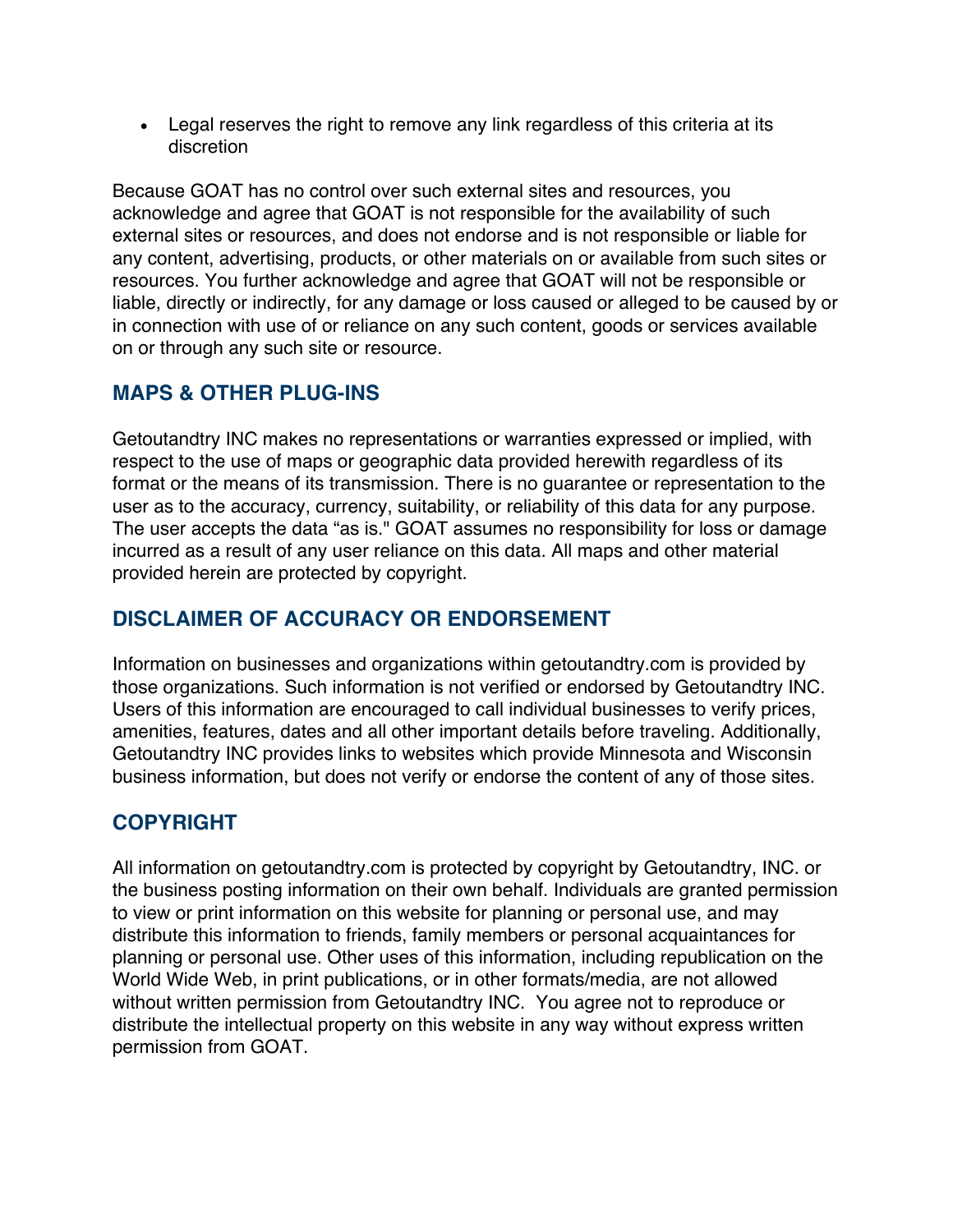Webmasters are welcome and encouraged to link to this website from their own sites. Logos and suggested language for such links is available below.

### **RESTRICTIONS ON USING THE GETOUTANDTRY INC LOGO**



The Getoutandtry INC logo and the name Getoutandtry INC is our official "trademark." Its use is reserved for official publications or other products of Getoutandtry, INC. Use of this name or logo without prior written approval is prohibited.

- Special permission is required for any other use of Getoutandtry INC logos. For permission contact info@getoutandtry.com.
- Contact Getoutandtry INC at info@getoutandtry.com with any questions.

### **OWNERSHIP OF WEBSITE AND CONTENT**

The website, including all of the content on the website is owned by GOAT or by third parties who have licensed their copyrights to GOAT. No right, title or interest in the website or any content on the website is transferred to you under these Terms of Use. With respect to content you submit to us, you grant us the non-exclusive, royalty free, perpetual, irrevocable, transferable, sublicensable, worldwide license to reproduce, distribute, perform, and display such content or any part thereof, in any and all media or form of communication whether now existing or hereafter developed. If you believe that any content on the website infringes upon the intellectual property rights of yourself or any third party, you may submit a notification pursuant to the Digital Millennium Copyright Act ("DMCA") by sending notice in accordance with our Copyright Policy.

#### **OWNERSHIP OF FEEDBACK**

GOAT welcomes your comments and feedback regarding the website. All information and materials submitted to GOAT through the website, such as any comments, reviews, photos, feedback, ideas, questions, designs, data or the like (collectively, "Feedback"), will be considered NON-CONFIDENTIAL and NON-PROPRIETARY. For this reason, we ask you not to send us any information or materials that you do not wish to assign to us, including, without limitation, any confidential information or any original creative materials such as product ideas, computer code, or original artwork.

By submitting Feedback to GOAT through the website, you assign to GOAT, a continuing irrevocable license to including without limitation free of charge, all worldwide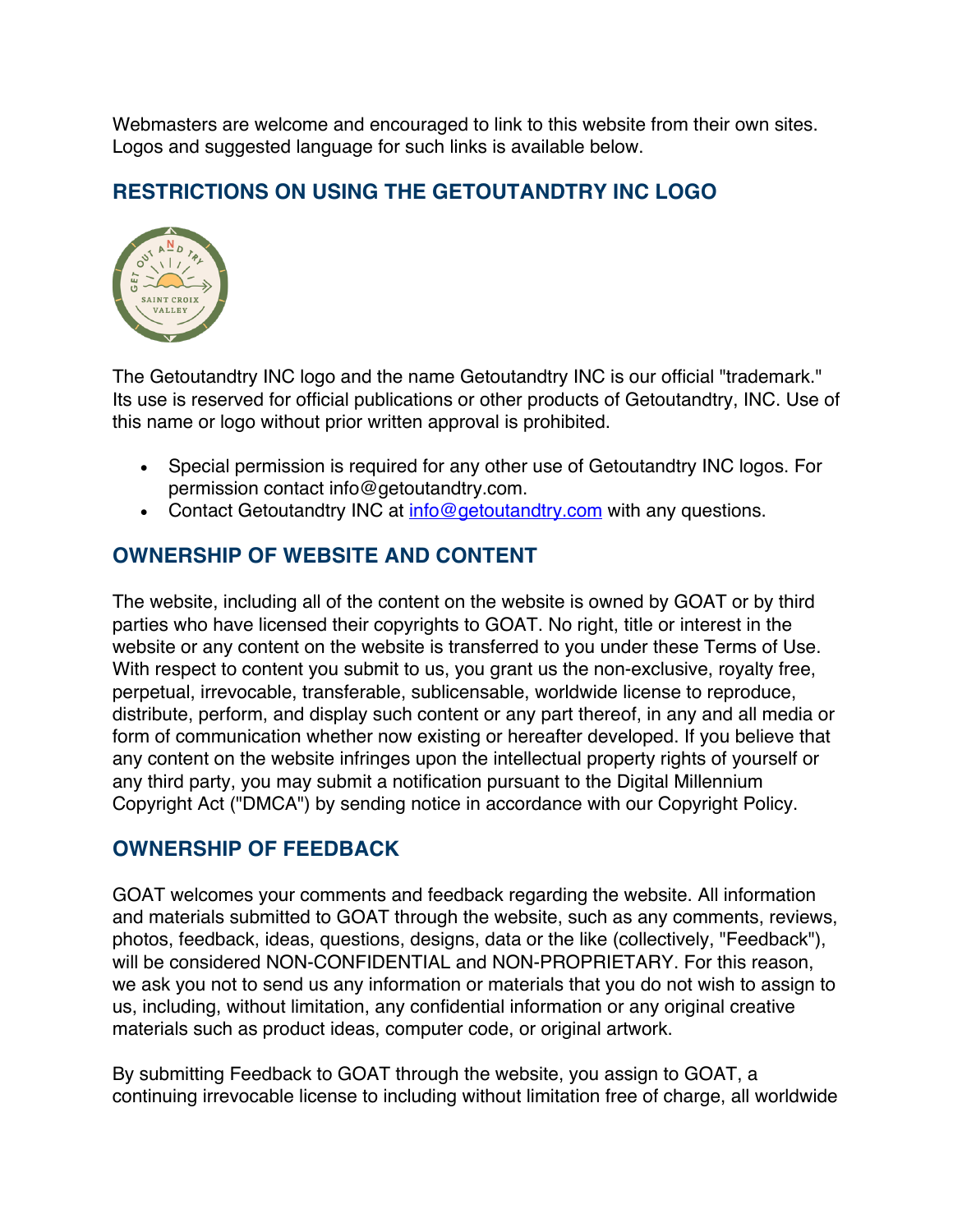rights, title and interest in all copyrights and other intellectual property rights in the Feedback you submit. GOAT will be entitled to use any Feedback you submit through the website, and any ideas, concepts, know-how or techniques contained in any such Feedback, for any purpose whatsoever, including but not limited to developing, manufacturing and marketing products and services using such Feedback without restriction and without compensating you in any way.

You are responsible for the information and other Content contained in any Feedback you submit to us through the website, including, without limitation, their truthfulness and accuracy.

## **RIGHT TO MODIFY OR DISCONTINUE SITE**

GOAT reserves the right at any time and from time to time to modify or discontinue, temporarily or permanently, the website (or any part thereof) with or without notice. You agree that GOAT will not be liable to you or to any third party for any modification, suspension or discontinuance of the website.

### **DISCLAIMER OF WARRANTIES**

TO THE FULLEST EXTENT PERMITTED BY LAW, GOAT EXPRESSLY DISCLAIMS ALL WARRANTIES OF ANY KIND WITH REGARD TO THE WEBSITE AND ALL CONTENT THEREON OR PRODUCTS AND SERVICES OFFERED THROUGH THE WEBSITE, WHETHER EXPRESS, IMPLIED OR STATUTORY, INCLUDING, BUT NOT LIMITED TO, ANY IMPLIED WARRANTIES OF MERCHANTABILITY, FITNESS FOR A PARTICULAR PURPOSE, TITLE, AND NON-INFRINGEMENT.

#### **LIMITATIONS OF LIABILITY**

YOU EXPRESSLY UNDERSTAND AND AGREE THAT YOUR USE OF THE WEBSITE AND ALL CONTENT, PRODUCTS AND SERVICES OFFERED THROUGH THE WEBSITE IS AT YOUR SOLE RISK, AND THAT ALL OF THE FOREGOING ARE PROVIDED ON AN "AS IS" AND "AS AVAILABLE" BASIS.

UNDER NO CIRCUMSTANCES, WILL GOAT, ITS SPONSORS, CONTENT PROVIDERS, SERVICE PROVIDERS, OR LICENSORS, NOR ITS OR THEIR RESPECTIVE OFFICERS, DIRECTORS, EMPLOYEES OR AGENTS, BE LIABLE TO YOU OR TO ANY PERSON OR ENTITY CLAIMING THROUGH YOU FOR ANY LOSS, INJURY, LIABILITY, DAMAGE OR DAMAGES ARISING OUT OF OR IN CONNECTION WITH YOUR ACCESS OF, USE OF, INABILITY TO USE, OR RELIANCE ON THE WEBSITE OR ANY CONTENT, PRODUCT OR SERVICE PROVIDED TO YOU THROUGH OR IN CONNECTION WITH THE WEBSITE, INCLUDING, WITHOUT LIMITATION, ANY CONTENT SUBMITTED BY YOU TO THE WEBSITE. THIS IS A COMPREHENSIVE LIMITATION OF LIABILITY THAT APPLIES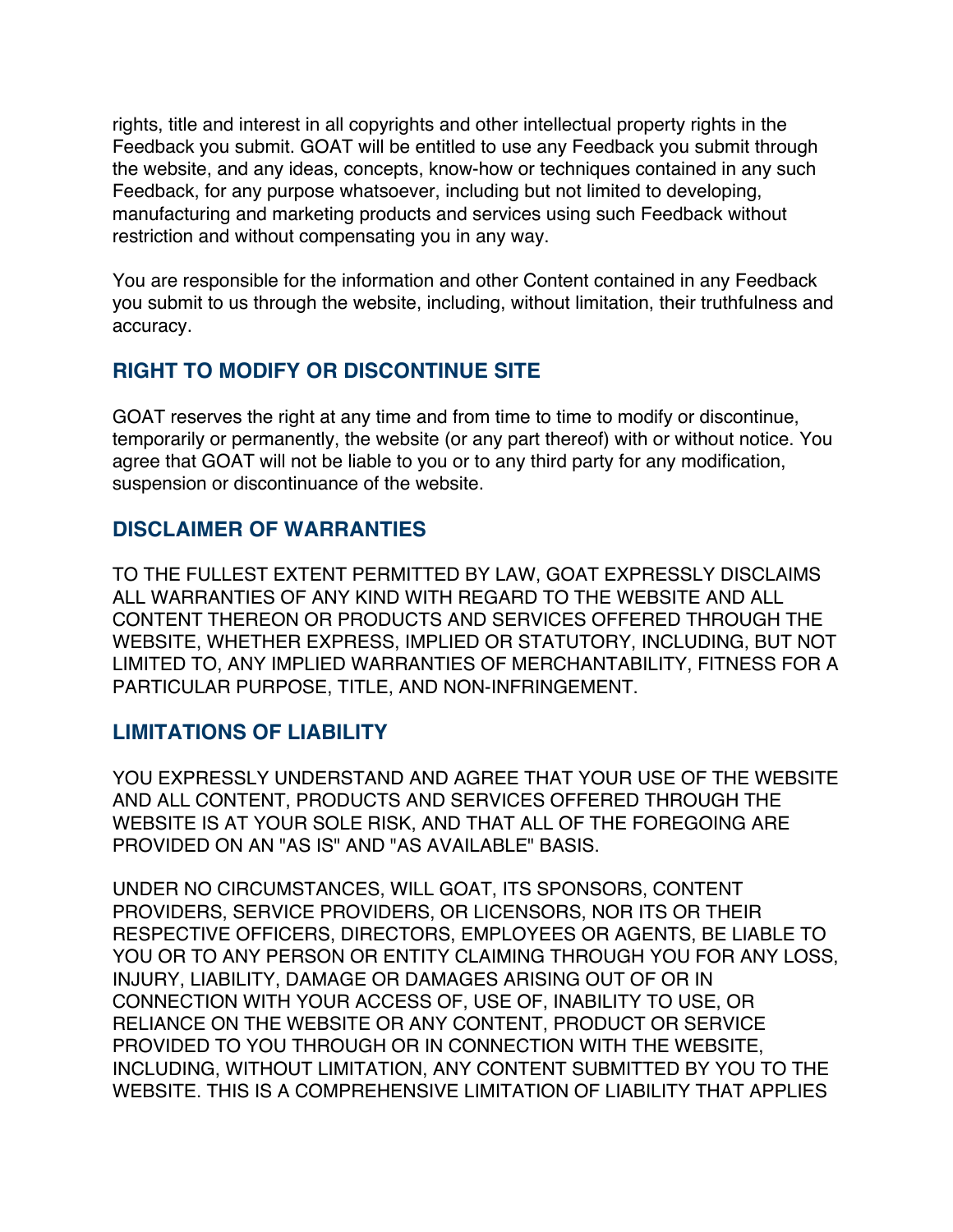TO ALL LOSSES AND DAMAGES OF ANY KIND WHATSOEVER, WHETHER DIRECT OR INDIRECT, GENERAL, SPECIAL, INCIDENTAL, CONSEQUENTIAL, EXEMPLARY OR OTHERWISE, INCLUDING WITHOUT LIMITATION, LOSS OF DATA, GOODWILL, REVENUE OR PROFITS. THIS LIMITATION OF LIABILITY APPLIES WHETHER THE ALLEGED LIABILITY IS BASED ON CONTRACT, NEGLIGENCE, TORT, STRICT LIABILITY OR ANY OTHER BASIS; EVEN IF AN AUTHORIZED REPRESENTATIVE OF GOAT HAS BEEN ADVISED OF OR SHOULD HAVE KNOWN OF THE POSSIBILITY OF SUCH DAMAGES; AND WITHOUT REGARD TO THE SUCCESS OR EFFECTIVENESS OF OTHER REMEDIES.

IF ANY PART OF THIS LIMITATION OF LIABILITY IS FOUND TO BE INVALID, ILLEGAL OR UNENFORCEABLE FOR ANY REASON, THEN THE AGGREGATE LIABILITY OF GOAT, ITS SPONSORS, CONTENT PROVIDERS, SERVICE PROVIDERS AND LICENSORS, AND ITS AND THEIR RESPECTIVE DIRECTORS, OFFICERS, EMPLOYEES AND AGENTS, UNDER SUCH CIRCUMSTANCES TO YOU OR ANY PERSON OR ENTITY CLAIMING THROUGH YOU FOR LIABILITIES THAT OTHERWISE WOULD HAVE BEEN LIMITED WILL NOT EXCEED THE ONE HUNDRED DOLLARS.

SOME JURISDICTIONS DO NOT ALLOW THE EXCLUSION OF CERTAIN WARRANTIES OR THE LIMITATION OR EXCLUSION OF LIABILITY FOR CERTAIN TYPES OF DAMAGES. ACCORDINGLY, SOME OF THE ABOVE DISCLAIMERS OF WARRANTIES AND LIMITATIONS OF LIABILITY MAY NOT APPLY TO YOU.

## **INDEMNIFICATION**

You agree to defend, indemnify, and hold GOAT, its officers, directors, employees, and affiliates harmless from and against any claims, actions or liabilities and settlements including, without limitation, reasonable legal and accounting fees resulting from, or alleged to result from your violation of these Terms of Use or the Getoutandtry.com Site Community Guidelines, or from any claims made by third parties arising out of your use of or posting to the website, including claims regarding ownership, copyright, plagiarism, slander, libel, rights abuse, right to submit, or privacy violation with regard to Content created or submitted by you. You agree that GOAT shall be able to select its own council and participate in its own defense if it wishes.

## **GENERAL TERMS**

#### **SECURITY**

Individuals using the website must understand that the Internet is inherently insecure and no website operator can guarantee that a website is secure. GOAT does not warrant that the website is secure or "hackerproof"; you use the website solely at your own risk.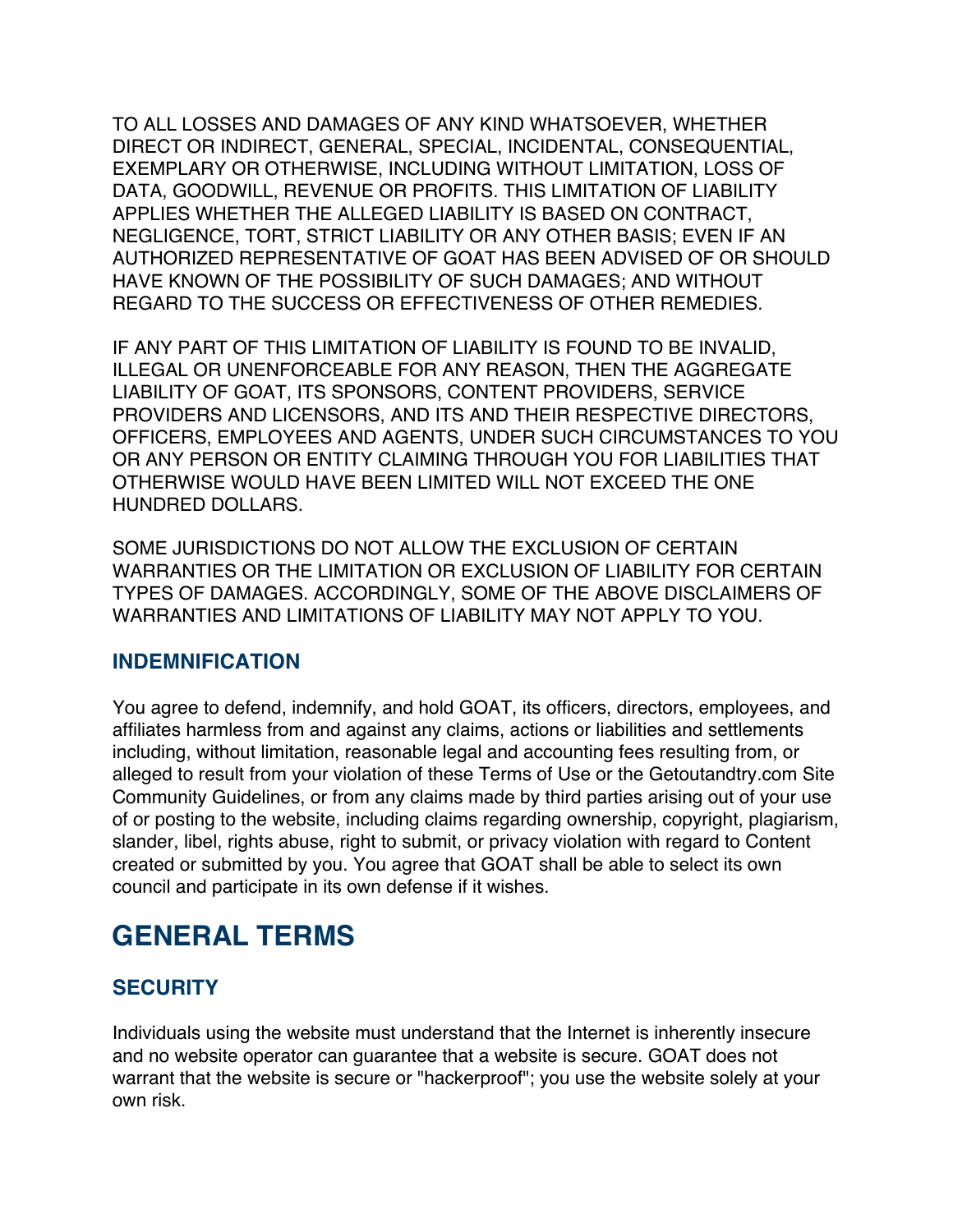### **WAIVER AND SEVERABILITY OF TERMS**

All waivers must be in writing and signed in ink on behalf of GOAT. The failure of GOAT to exercise or enforce any right or provision of these Terms of Use will not constitute a waiver of such right or provision. If any provision of these Terms of Use is found by a court of competent jurisdiction to be invalid, the parties nevertheless agree that the court should endeavor to give effect to the parties' intentions as reflected in the provision, and the other provisions of these Terms of Use remain in full force and effect.

### **STATUTE OF LIMITATIONS**

You agree that regardless of any statute or law to the contrary, any claim or cause of action arising out of or related to use of the website or these Terms of Use must be filed within one (1) year after such claim or cause of action arose or be forever barred.

#### **GOVERNING LAW & VENUE**

You agree that this agreement shall be governed by the laws of the State of Wisconsin and shall be venued in St. Croix County, Wisconsin.

#### **NO IMPLIED WAIVER**

No waiver by either Party of any rights under this Agreement will be effective unless such waiver is in writing signed by the Party against whom enforcement is sought. No delay or failure by either party to exercise any right, remedy or power herein shall impair such party's right to exercise such right, remedy or power or be construed to be a waiver of any default or an acquiescence therein; and any single or partial exercise of any such night, remedy or power shall not preclude any other or further exercise thereof or the exercise of any other right, remedy or power.

#### **ENTIRE AGREEMENT**

These Terms of Use constitute the entire agreement between you and GOAT and govern your use of the GOAT Site, superseding any prior understandings or agreements between you and GOAT. This Agreement may be amended or modified only as set forth above.

Effective Date: September 1, 2019

## **GENERAL DATA PROTECTION REGULATION (GDPR) FOR EUROPEAN UNION (EU) WEBSITE VISITORS**